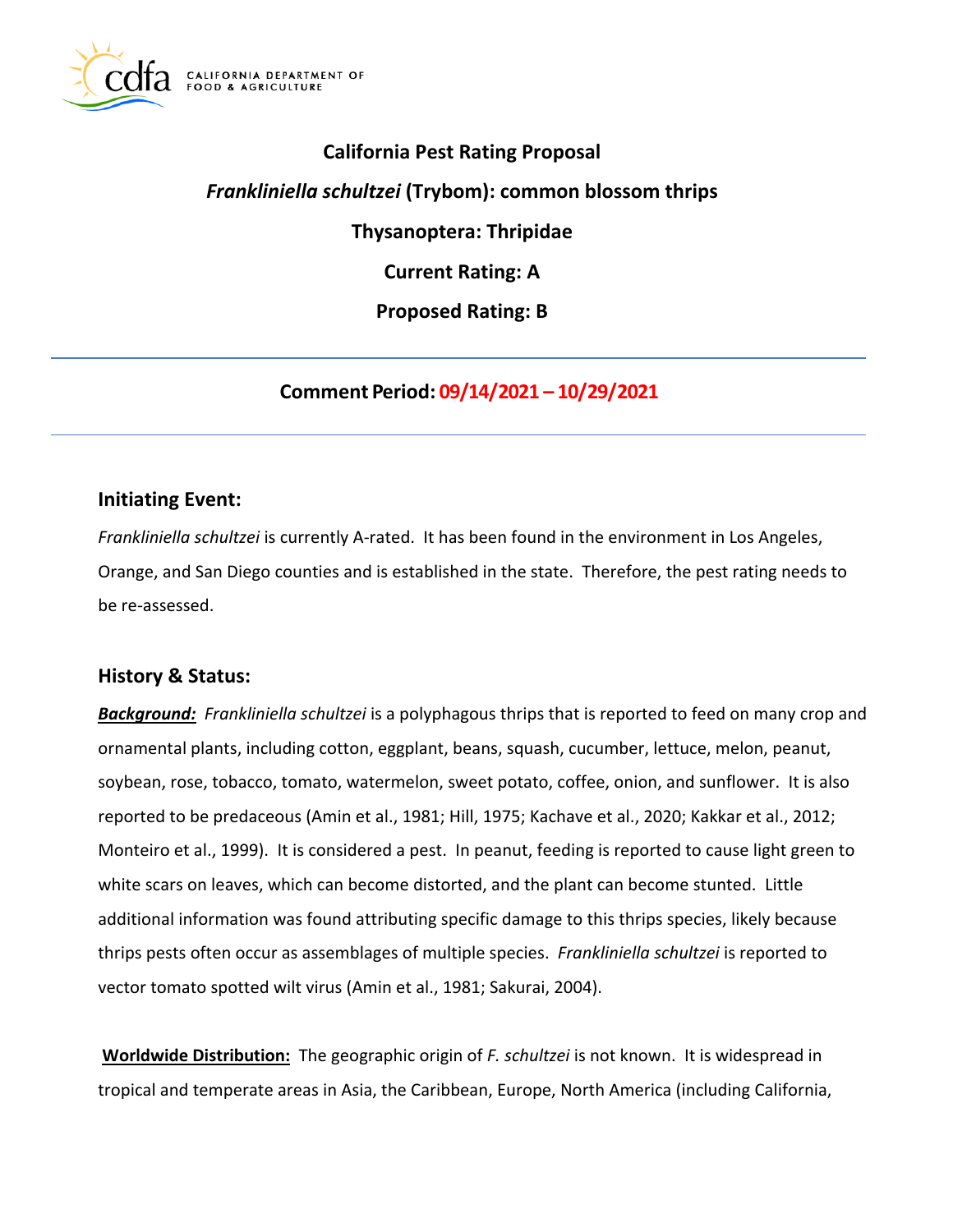

Colorado and Florida in the United States), Oceania, and South America (Kachave et al., 2020; Sakurai, 2004).

**Official Control:** *Frankliniella schultzei* is considered an A 1 pest in Kazakhstan and the Eurasian Economic Union (EPPO Global Database) (August 26, 2021).

**California Distribution:** *Frankliniella schultzei* was found at residences in Los Angeles County in April 2013, Orange County in August 2021, and San Diego County in April 2018 (CDFA).

**California Interceptions:** *Frankliniella schultzei* has been found at nurseries in Los Angeles, Orange, and Riverside counties and on plants and flowers from Hawaii and the southern United States (CDFA).

The risk *Frankliniella schultzei* poses to California is evaluated below.

## **Consequences of Introduction:**

- 1) **Climate/Host Interaction:** *Frankliniella schultzei* is polyphagous and host plants are probably present over most of California. This thrips occurs in areas with diverse climates. This species could likely establish over most of California. Therefore, *F. schultzei* receives a **High (3)** in this category.
	- Low (1) Not likely to establish in California; or likely to establish in very limited areas.
	- Medium (2) may be able to establish in a larger but limited part of California.

**– High (3) likely to establish a widespread distribution in California.** 

- 2) **Known Pest Host Range:** *Frankliniella schultzei* is polyphagous. Therefore, it receives a **High (3)**  in this category.
	- Low (1) has a very limited host range.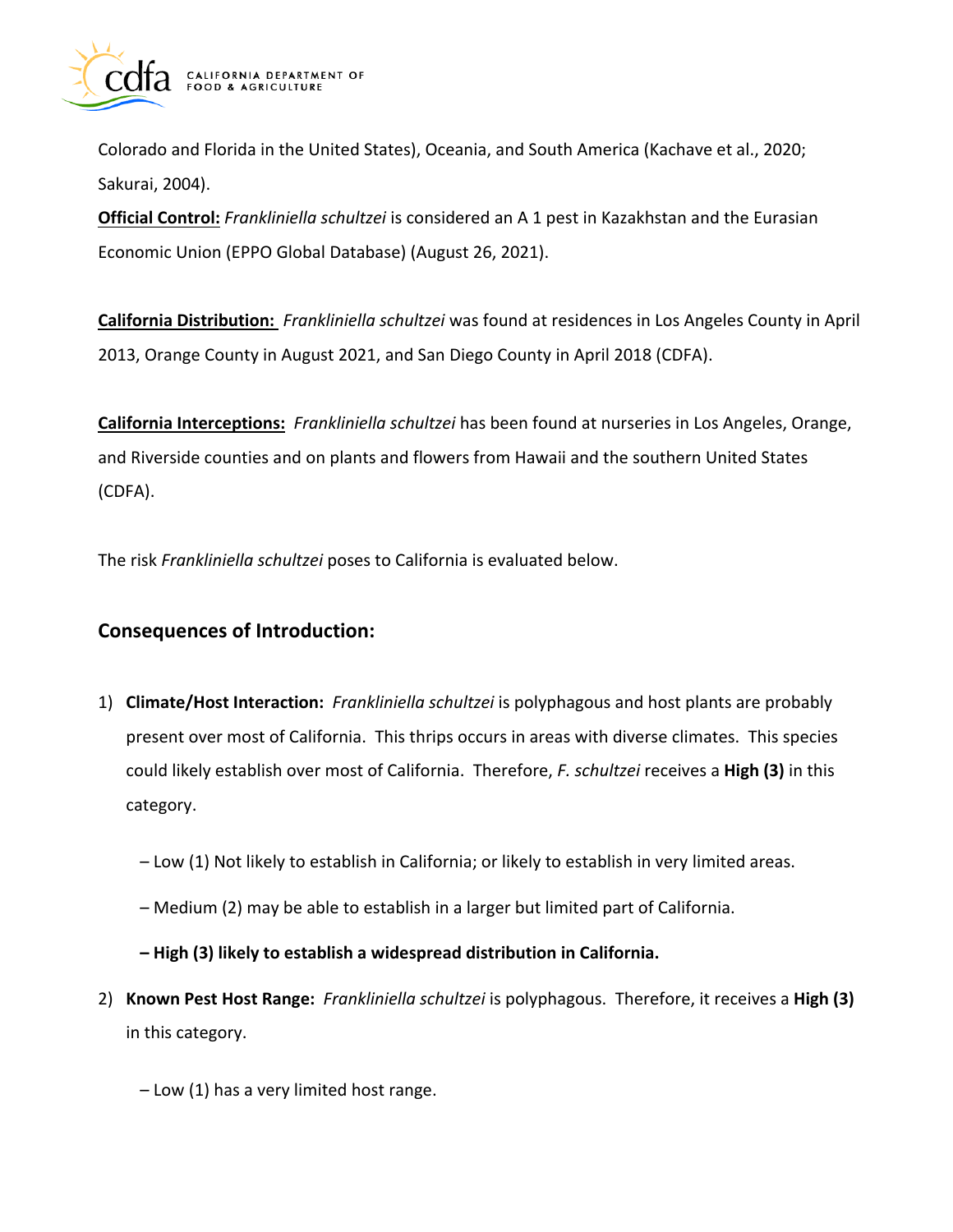

- Medium (2) has a moderate host range.
- **– High (3) has a wide host range.**
- 3) **Pest Reproductive and Dispersal Potential:** *Frankliniella schultzei* can presumably fly. Therefore, it receives a **Medium (2)** in this category.
	- Low (1) does not have high reproductive or dispersal potential.
	- **– Medium (2) has either high reproductive or dispersal potential.**
	- High (3) has both high reproduction and dispersal potential.
- 4) **Economic Impact**. *Frankliniella schultzei* is reported to be a pest on many crops grown in California. It vectors tomato spotted wilt virus, which affects tomatoes in California and can result in decreased yield. Therefore, it receives a **High (3)** in this category.

#### **Economic Impact: A, B, E**

- **A. The pest could lower crop yield.**
- **B. The pest could lower crop value (includes increasing crop production costs).**
- C. The pest could trigger the loss of markets (includes quarantines).
- D. The pest could negatively change normal cultural practices.
- **E. The pest can vector, or is vectored, by another pestiferous organism.**
- F. The organism is injurious or poisonous to agriculturally important animals.
- G. The organism can interfere with the delivery or supply of water for agricultural uses.

#### **Economic Impact Score: High**

- Low (1) causes 0 or 1 of these impacts.
- Medium (2) causes 2 of these impacts.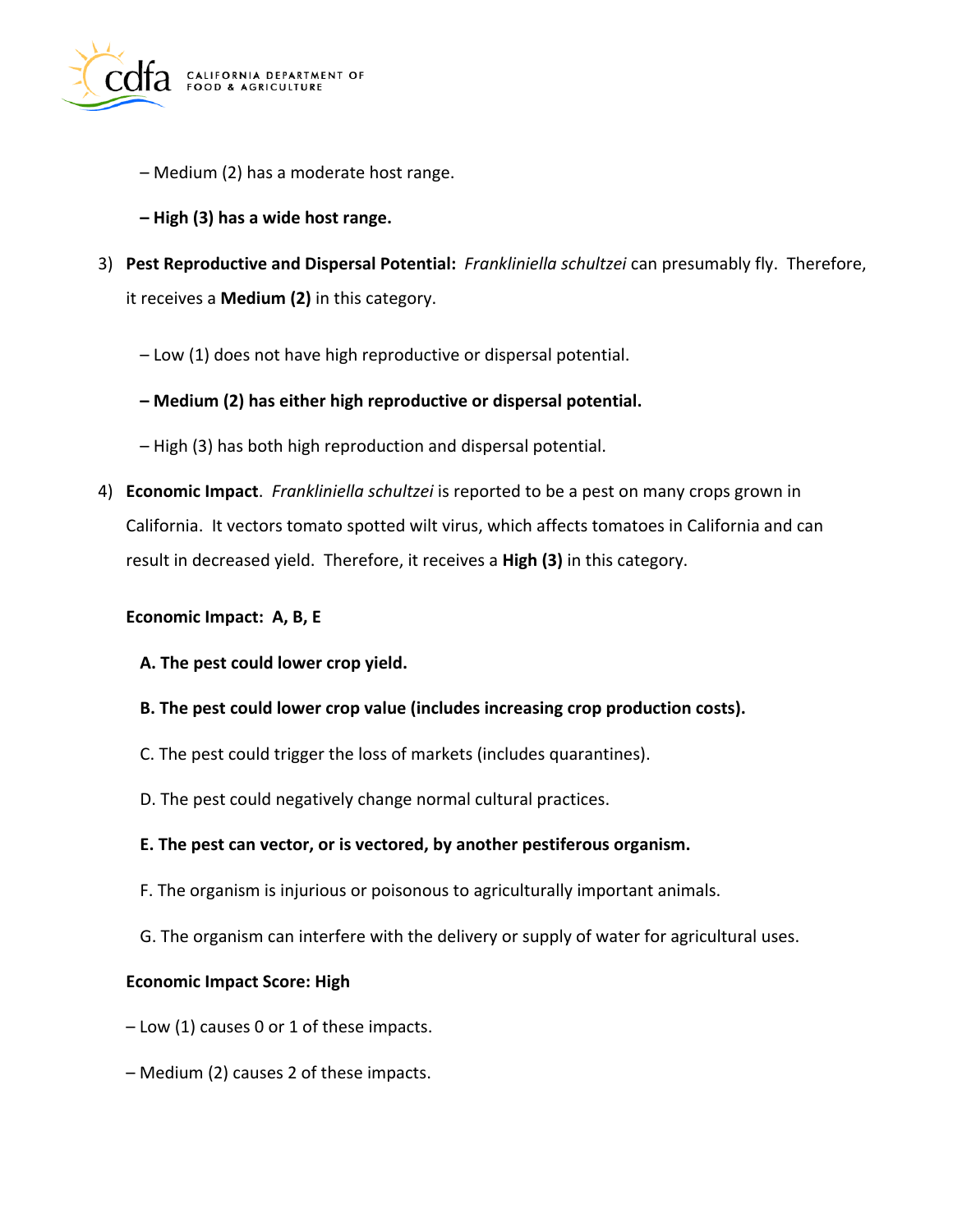

- **– High (3) causes 3 or more of these impacts.**
- 5) **Environmental Impact**. *Frankliniella schultzei* is known to infest ornamental plants, including roses, and anecdotal evidence suggests that damage has occurred in residential areas due to this species. Damage resulting from infestations could trigger treatments. Therefore, *F. schultzei*  receives a **High (3)** in this category.

#### **Environmental Impact: D, E**

A. The pest could have a significant environmental impact such as lowering biodiversity, disrupting natural communities, or changing ecosystem processes.

B. The pest could directly affect threatened or endangered species.

C. The pest could impact threatened or endangered species by disrupting critical habitats.

**D. The pest could trigger additional official or private treatment programs.** 

**E. The pest significantly impacts cultural practices, home/urban gardening or ornamental plantings.** 

#### **Environmental Impact Score: High (3)**

- Low (1) causes none of the above to occur.
- Medium (2) causes one of the above to occur.
- **– High (3) causes two or more of the above to occur.**

#### **Consequences of Introduction to California for** *Frankliniella schultzei***: High (14)**

Add up the total score and include it here.

–Low = 5-8 points

–Medium = 9-12 points

**–High = 13-15 points**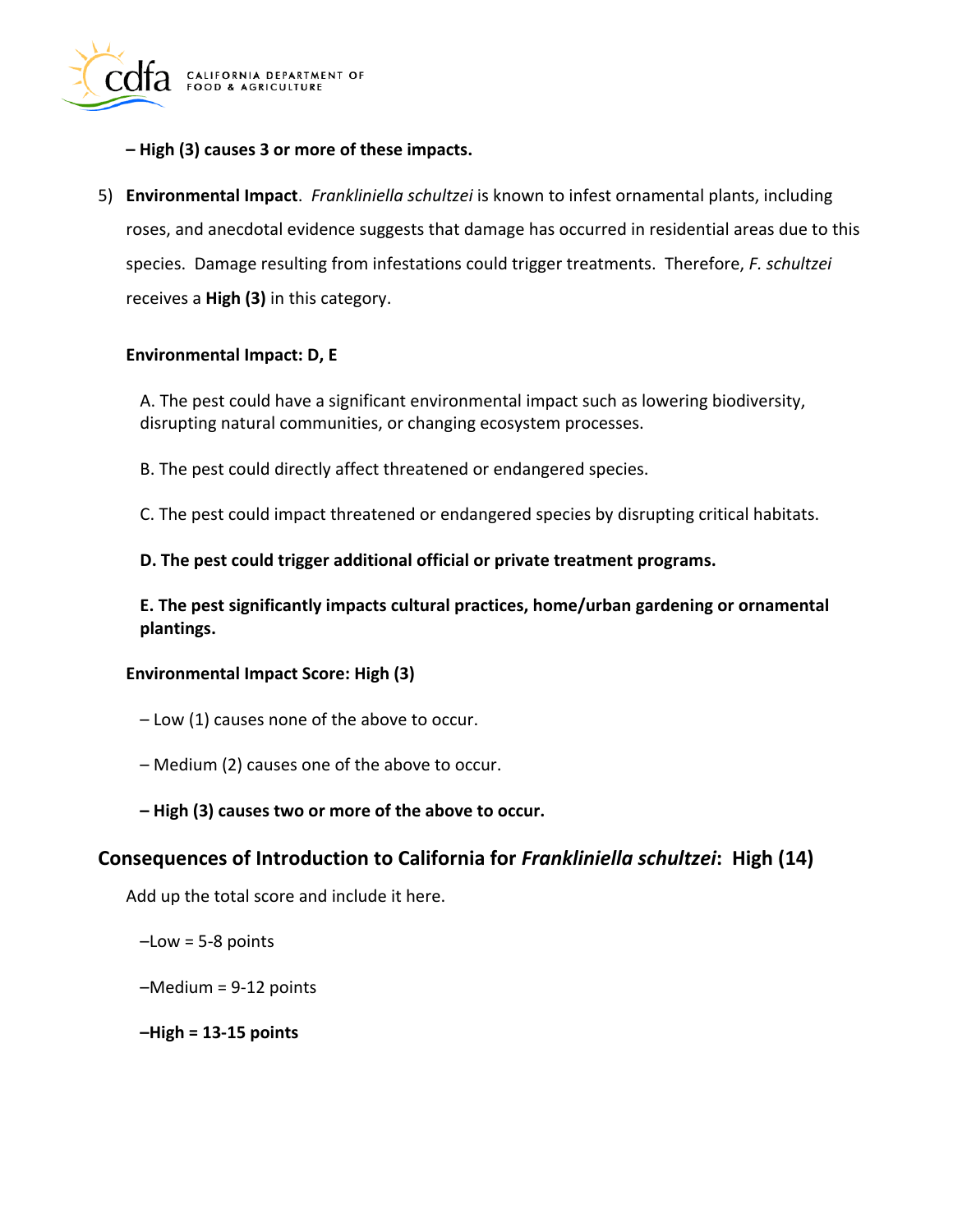

6) **Post Entry Distribution and Survey Information:** *Frankliniella schultzei* is established in Los

Angeles, Orange, and San Diego counties. It receives a **Low (-1)** in this category.

–Not established (0) Pest never detected in California, or known only from incursions.

### **–Low (-1) Pest has a localized distribution in California, or is established in one suitable climate/host area (region).**

–Medium (-2) Pest is widespread in California but not fully established in the endangered area, or pest established in two contiguous suitable climate/host areas.

–High (-3) Pest has fully established in the endangered area, or pest is reported in more than two contiguous or non-contiguous suitable climate/host areas.

### **Final Score:**

7) The final score is the consequences of introduction score minus the post entry distribution and survey information score: High (13)

### **Uncertainty:**

*Frankliniella schultzei* could be established in additional counties in California. Thrips are small and often require slide mounting for identification. It has been found in California nurseries, so it has likely had many opportunities to become established in various places in the state.

#### **Conclusion and Rating Justification:**

*Frankliniella schultzei* is a pest thrips that is now known to be established in at least three counties in southern California. For these reasons, a "B" rating is justified.

## **References:**

Amin, P. W. and Palmer, J. M. 1985. Identification of groundnut Thysanoptera. Tropical Pest Management 31:268-291.

Amin, P. W., Reddy, D. V. R., Ghanekar, A. M., and Reddy, M. S. 1981. Transmission of tomato spotted wilt virus, the causal agent of bud necrosis of peanut by *Scirtothrips dorsalis* and *Frankliniella schultzei*. Plant Disease 65:663-665.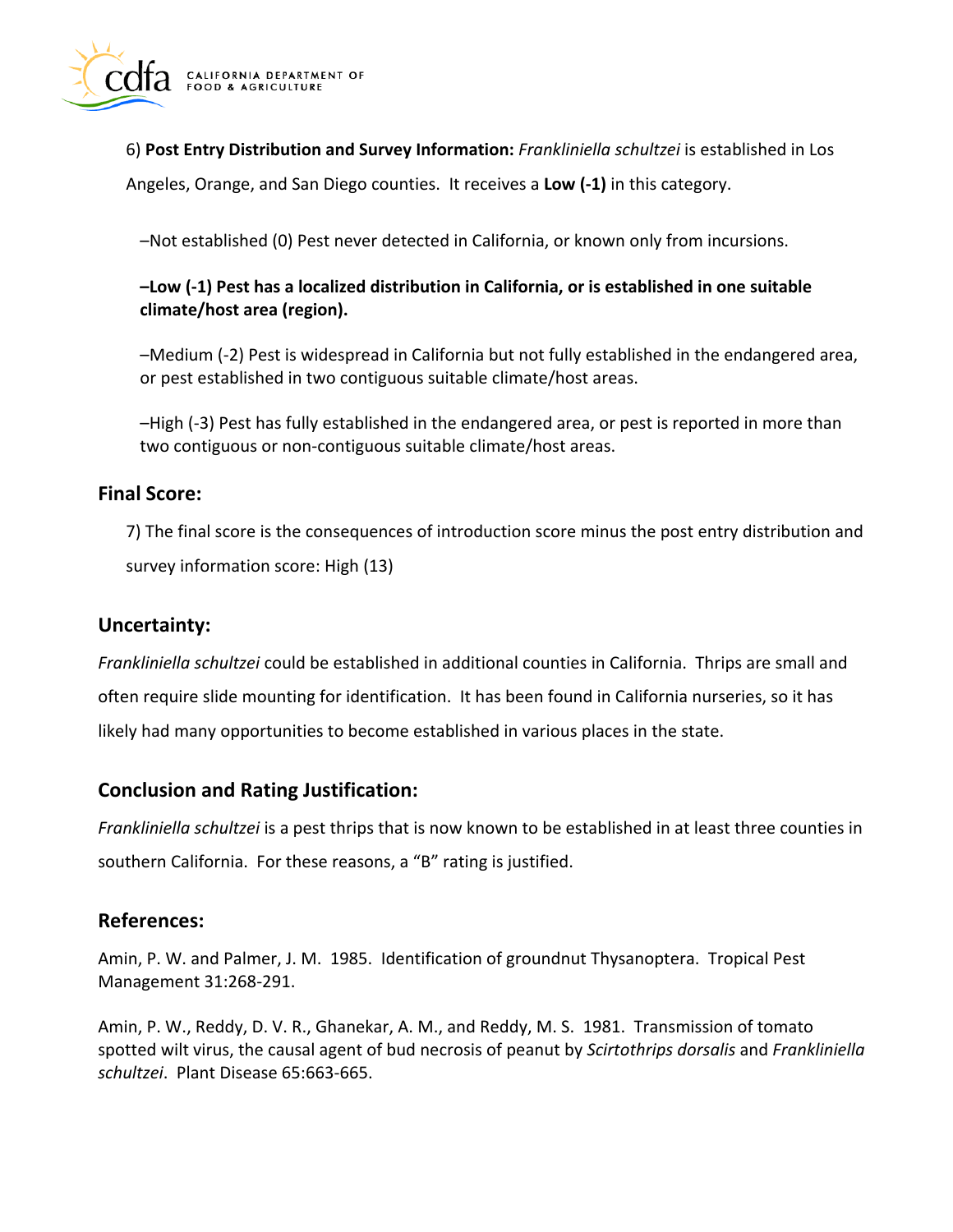

California Department of Food and Agriculture. Pest and damage record database. Accessed August 6, 2021:

<https://pdr.cdfa.ca.gov/PDR/pdrmainmenu.aspx>

EPPO Global Database. Accessed August 26, 2021: <https://gd.eppo.int/taxon/FRANSC>

Hill, D. S. 1975. Agricultural insect pests of the tropics and their control. Cambridge University Press, London.

Kachave, D. R., Sonkamble, M. M., and Patil, S. K. 2020. Population dynamics of major insect pests infesting to tomato, *Lycopersicon esculentum* (Miller). Journal of Pharmacognosy and Phytochemistry 9:344-348.

Kakkar, G., Seal, D. R., Stansly, P. A., Liburd, O. E., and Kumar, V. 2012. Abundance of *Frankliniella schultzei* (Thysanoptera: Thripidae) in flowers on major vegetable crops of south Florida. Florida Entomologist 95:468-475.

Monteiro, R. C., Mound, L. A., and Zucchi, R. A. 1999. Thrips (Thysanoptera) as pests of plant production in Brazil. Revista Brasileira de Entomologia 43:163-171.

Sakurai, T. 2004. Transmission of Tomato spotted wilt virus by the dark form of *Frankliniella schultzei*  (Thysanoptera: Thripidae) originating in tomato fields in Paraguay. Applied Entomology and Zoology 39:189-194.

#### **Responsible Party:**

Kyle Beucke, 2800 Gateway Oaks Drive, Suite #200, Sacramento, CA, 95833, 916-698-3034, [permits\[@\]cdfa.ca.gov](https://permits[@]cdfa.ca.gov) 

## **\*Comment Period: 09/14/2021 – 10/29/2021**

#### **\*NOTE:**

You must be registered and logged in to post a comment. If you have registered and have not received the registration confirmation, please contact us at [permits\[@\]cdfa.ca.gov](https://permits[@]cdfa.ca.gov).

# **Comment Format:**

❖ Comments should refer to the appropriate California Pest Rating Proposal Form subsection(s) being commented on, as shown below.